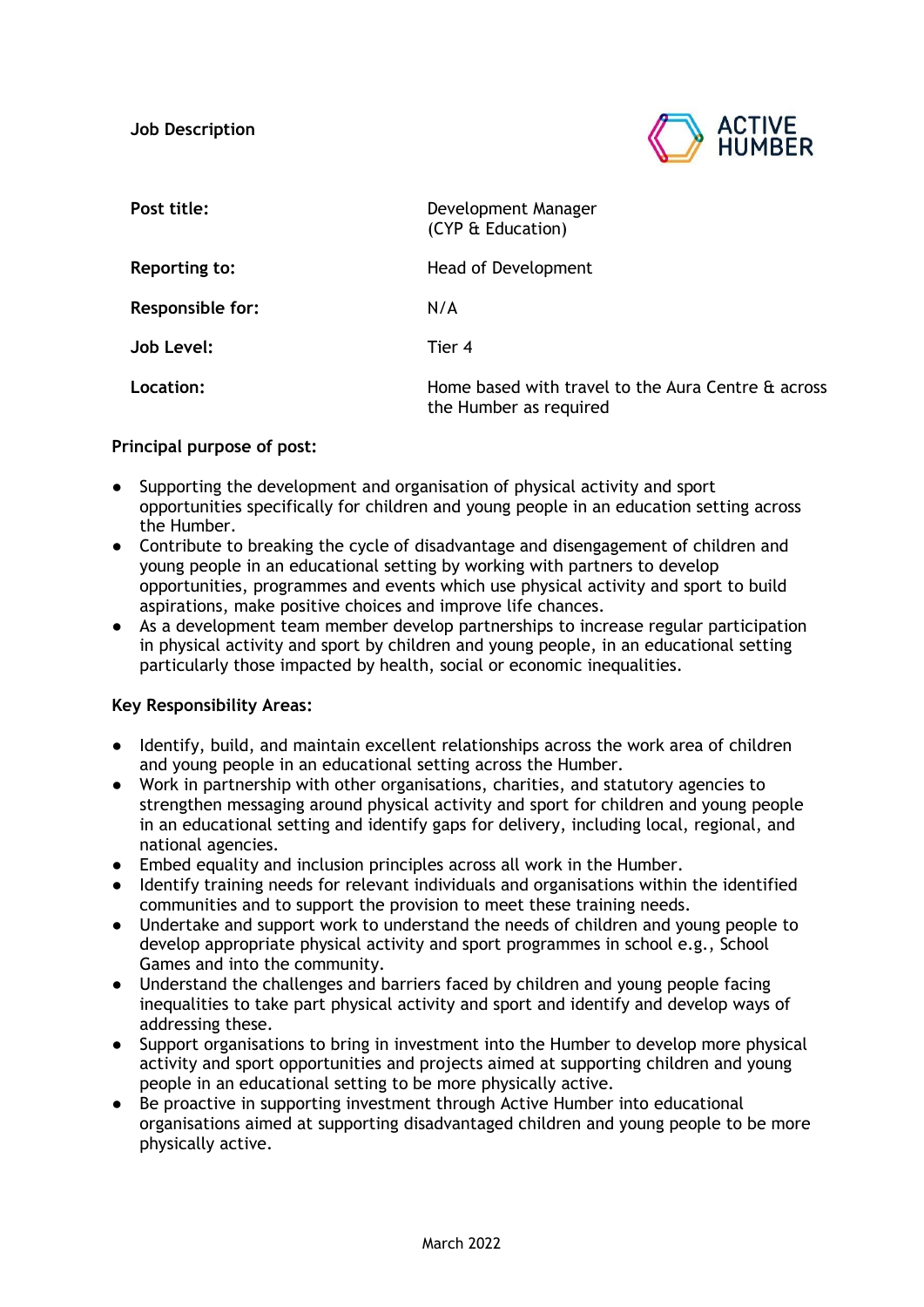- Work alongside other Development Managers to support and develop buddying, mentoring and community champion schemes to support the development of physical activity opportunities for children and young people in an educational setting.
- The post holder will be the lead officer for the Sport England Active Lives Children and Young People survey.
- A key area of responsibility will be liaising with and building positive working relationships with the Schools Games Organiser network to ensure the work of Active Humber is aligned to their plans and aspirations.
- Undertake insight, monitoring & evaluation linked to specific projects as and when required

## **Other Areas of Responsibility:**

Relationship Management

● Maintain effective working relations with a range of stakeholders and partners to further the aims of the organisation.

### Communications and Public Relations

- Represent the organisation, as appropriate, and promote the work of the organisation.
- Act as an external advocate for matters relating to the organisation.

#### Financial and statutory responsibilities

● To adhere to areas of governance and financial procedures.

### **Common requirements for all posts:**

- All staff are expected to demonstrate consistently high standards of personal and professional conduct and maintain high standards of ethics and behaviour, in line with the Code of Conduct.
- To contribute to the development of a professional working and learning environment within the organisation.
- To actively engage in the performance review process.
- To continue personal professional development as required.
- To contribute to the organisation's understanding of diversity, inclusion and equality and its implications for sports and to ensure that this understanding informs all the organisation's activities.
- To support the work of National and Regional partners, Sport England and other Active Partnerships.
- Attend staff and other meetings and participate in staff training and development events as required.
- To ensure adherence to the organisation's policies and procedures with particular reference to Equality, Equal Opportunities, Safeguarding, Data Protection and Health and Safety.
- To work in a flexible manner in line with the organisation's objectives and be willing to undertake other duties as reasonably requested.
- To provide excellent customer care in dealings with the public.
- Be willing to work unsociable hours, including some weekends and evenings.
- With notice, willingness to travel and work across England routinely.

Whilst every effort has been made to explain the main duties and responsibilities of the post, each individual task undertaken may not be identified. Employees will be expected to comply with any reasonable request from a manager to undertake work of a similar level that is not specified in this job description.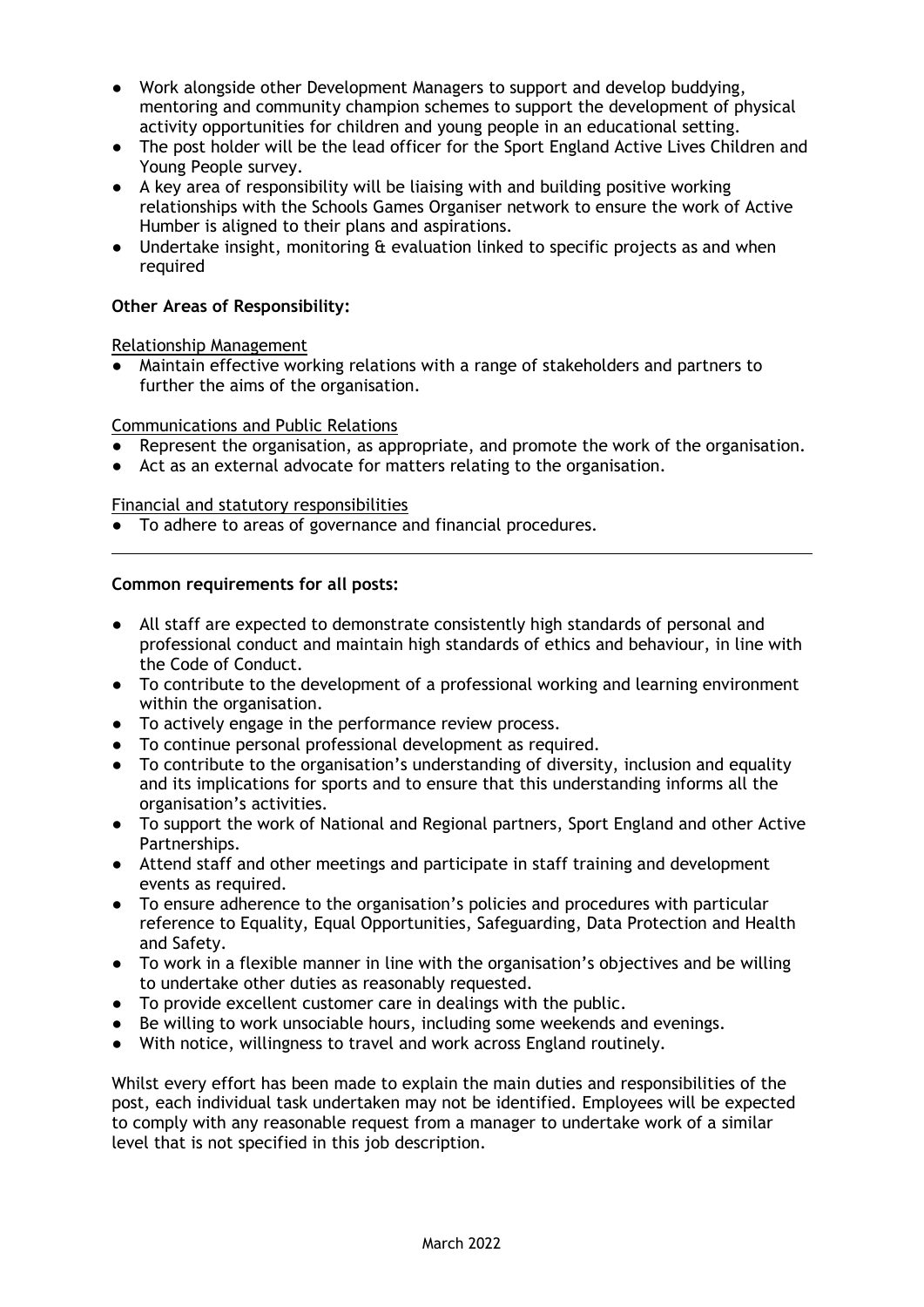This job description is current at the date shown, but, in consultation with you, may be changed by the CEO to reflect or anticipate changes in the job commensurate with the grade and job title.

# **Person Specification**

| <b>Technical Competencies (Experience and Knowledge)</b>                                                                                  | <b>Essential</b> |
|-------------------------------------------------------------------------------------------------------------------------------------------|------------------|
|                                                                                                                                           | $(E)$ or         |
| (Please also include here qualifications required to carry out the role)                                                                  | <b>Desirable</b> |
| Degree or equivalent professional qualification in a relevant field e.g.,                                                                 | (D)<br>D         |
| sports, health                                                                                                                            |                  |
| A minimum of 2 years' experience and record of delivering and                                                                             | D                |
| monitoring/evaluating projects and programmes                                                                                             |                  |
| An understanding of current strategic context for the physical activity                                                                   | E                |
| and sport sector, the priorities of DCMS and Sport England and the role of                                                                |                  |
| an Active Partnership                                                                                                                     |                  |
| An ability to demonstrate experience of designing physical activity                                                                       | E                |
| development plans                                                                                                                         |                  |
| Experience of working with a range of educational, voluntary and                                                                          | E                |
| community sector organisations                                                                                                            |                  |
| Experience of partnership working with a range of partners including                                                                      | E                |
| physical activity partners and non-physical activity partners to support                                                                  |                  |
| the development of opportunities for Children and Young People in an                                                                      |                  |
| education setting to become more physically active                                                                                        |                  |
| Understanding of the challenges and barriers relating to Children and                                                                     | E                |
| Young People in an education setting who are physically inactive                                                                          |                  |
| Knowledge and understanding of the benefits of physical activity and a                                                                    | E                |
| healthy lifestyle with a focus on physically inactive Children and Young                                                                  |                  |
| People in an education setting.                                                                                                           |                  |
| Experience / knowledge of delivery of physical activity in various settings                                                               | E                |
| Understanding of workforce and the role it plays in the provision of                                                                      | $\overline{E}$   |
| physical activity                                                                                                                         |                  |
| Experience of working with and supporting volunteers                                                                                      | E                |
| Understanding and experience of challenging stigma and discrimination                                                                     | D                |
| Experience of delivering training and / or supporting the development of                                                                  | D                |
| training resources                                                                                                                        |                  |
| Experience of monitoring and evaluating projects; measuring and                                                                           | E                |
| tracking impact of work undertaken across a project                                                                                       |                  |
| Working knowledge of IT and the ability to use this knowledge to                                                                          | E                |
| produce reports, documents and manage/monitor finance                                                                                     |                  |
| The ability to work against an agreed work                                                                                                | E                |
| programme and project plan in order to meet deadlines                                                                                     | Е                |
| The ability to act on own initiative in response to day-to-day problems<br>Excellent interpersonal skills with effective written and oral | E                |
|                                                                                                                                           |                  |
| communication, with the ability to persuade, negotiate, enthuse and<br>influence verbally and in written format                           |                  |
| Good administrative and organisational skills                                                                                             | E                |
| An ability to work effectively as part of a team as well as individually                                                                  | Ε                |
| Have a confident and enthusiastic personality with a flexible 'can do'                                                                    | E                |
| attitude to his/her work                                                                                                                  |                  |
| Have a high level of self-motivation                                                                                                      | E                |
| Willingness to undertake appropriate training in relation to the delivery                                                                 | E                |
| of the job                                                                                                                                |                  |
|                                                                                                                                           |                  |